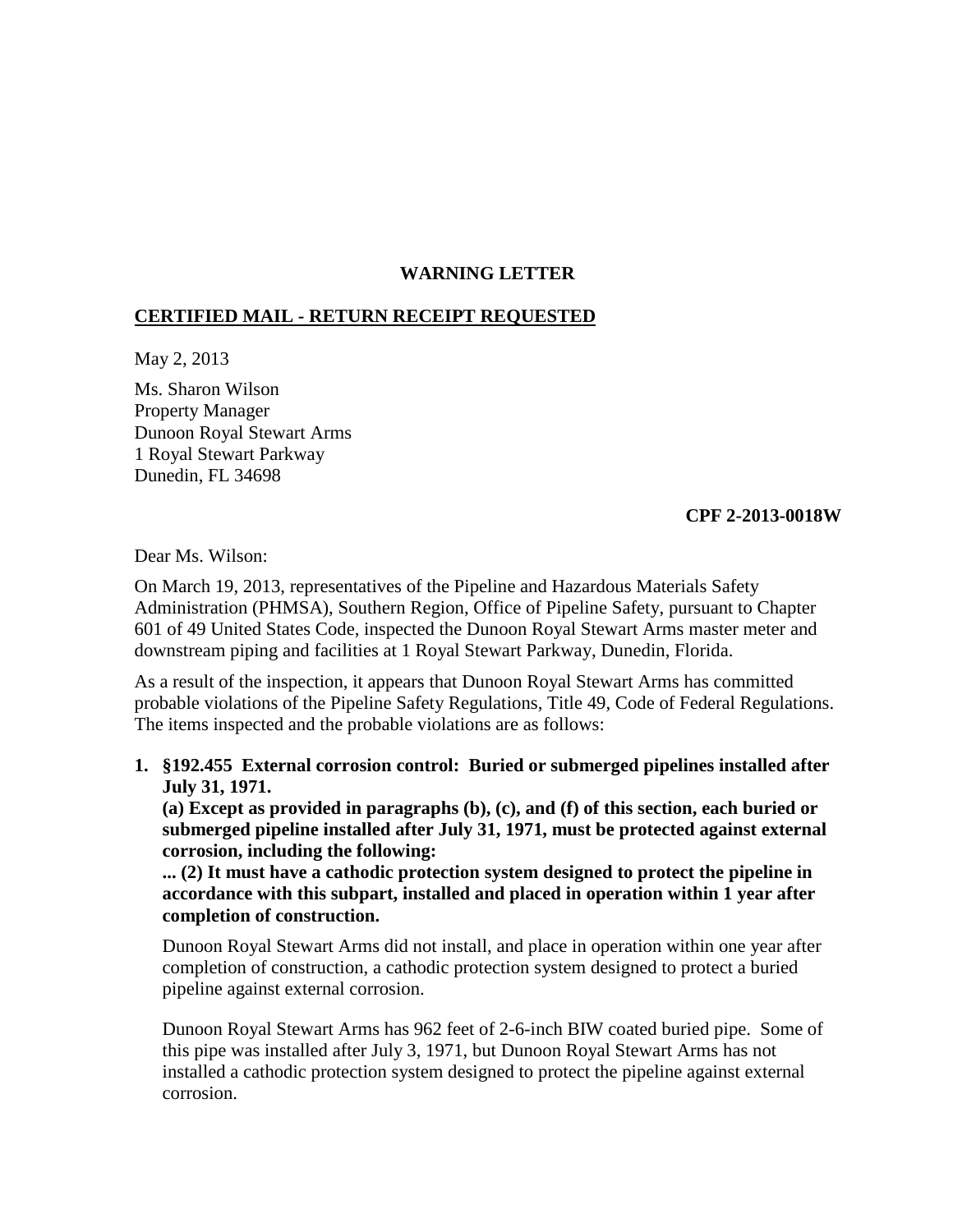**2. §192.457 External corrosion control: Buried or submerged pipelines installed before August 1, 1971.** 

**…. (b) Except for cast iron or ductile iron, each of the following buried or submerged pipelines installed before August 1, 1971, must be cathodically protected in accordance with this subpart in areas in which active corrosion is found: …. (3) Bare or coated distribution line.** 

Dunoon Royal Stewart Arms has 962 feet of 2-6-inch BIW coated buried pipe. Some of this pipe was installed before August 1, 1971, but Dunoon Royal Stewart Arms has not installed a cathodic protection system designed to protect the pipeline against external corrosion. Moreover, Dunoon Royal Stewart Arms did not present to the PHMSA inspector any records to demonstrate that there are no areas of active corrosion on these lines. The methods and required time intervals an operator must use to determine if areas of active corrosion exist on its pipelines are described in §192.465(e).

## **3. §192.481 Atmospheric corrosion control: Monitoring.**

**(a) Each operator must inspect each pipeline or portion of pipeline that is exposed to the atmosphere for evidence of atmospheric corrosion, as follows:**

| If the pipeline is located: | Then the frequency of inspection is:                                                |
|-----------------------------|-------------------------------------------------------------------------------------|
| <b>Onshore</b>              | At least once every 3 calendar years, but with<br>intervals not exceeding 39 months |
| <b>Offshore</b>             | At least once each calendar year, but with intervals<br>not exceeding 15 months     |

## **... (c) If atmospheric corrosion is found during an inspection, the operator must provide protection against the corrosion as required by Sec. 192.479.**

Dunoon Royal Stewart Arms did not inspect its onshore pipeline exposed to the atmosphere for evidence of atmospheric corrosion at least once every 3 calendar years, but with intervals not exceeding 39 months. Moreover, Dunoon Royal Stewart Arms did not provide protection against atmospheric corrosion in accordance with §192.479, which requires pipelines to be properly cleaned and coated to prevent atmospheric corrosion.

The PHMSA inspector observed and photographed master meter with associated piping that showed signs of atmospheric corrosion. This portion of pipeline had not been properly cleaned and coated to prevent atmospheric corrosion.

## **4. §192.625 Odorization of gas.**

**... (f) To assure the proper concentration of odorant in accordance with this section, each operator must conduct periodic sampling of combustible gases using an instrument capable of determining the percentage of gas in air at which the odor becomes readily detectable. Operators of master meter systems may comply with this requirement by-**

**(1) Receiving written verification from their gas source that the gas has the proper concentration of odorant; and**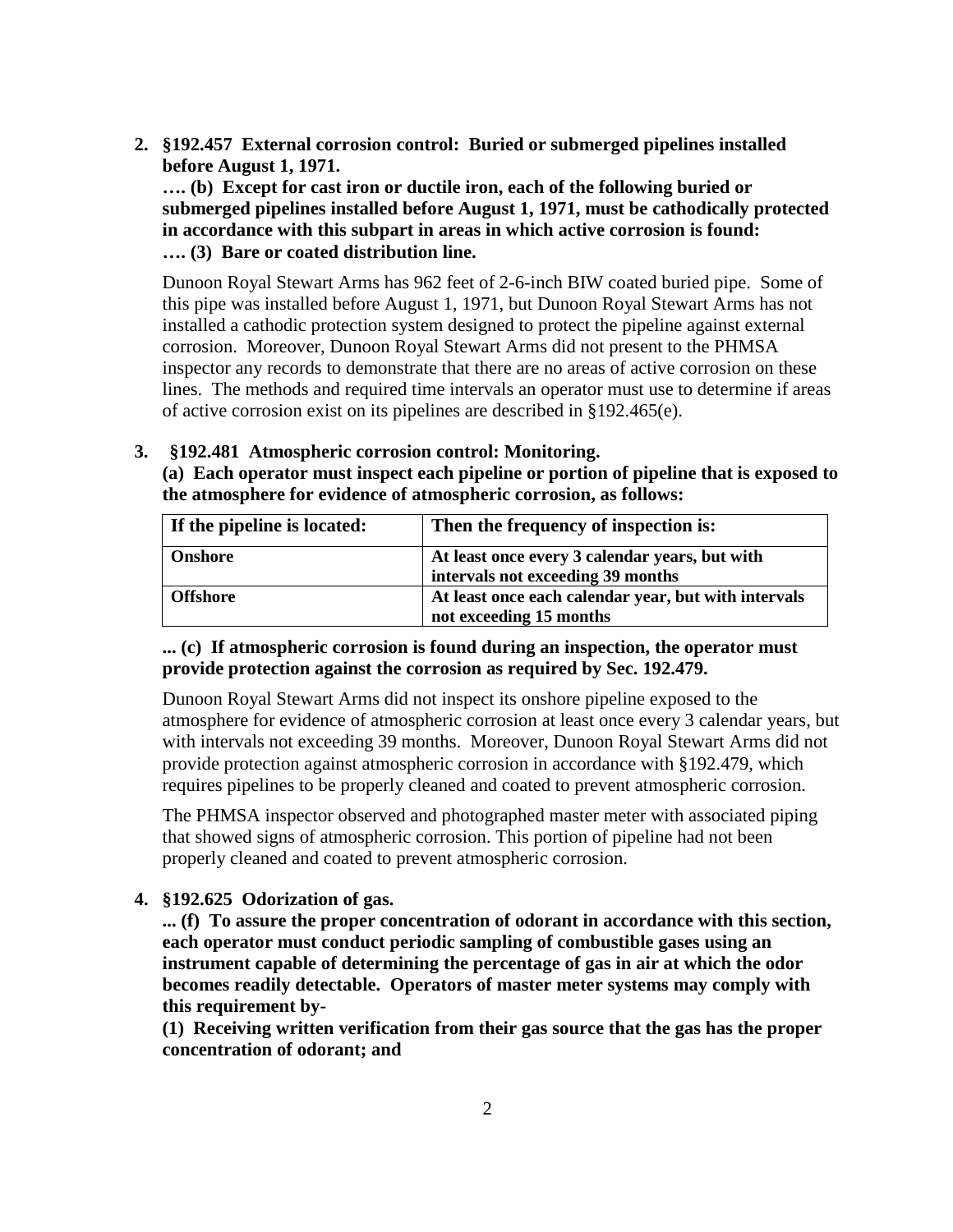## **(2) Conducting periodic "sniff" tests at the extremities of the system to confirm that the gas contains odorant.**

Dunoon Royal Stewart Arms did not present to the PHMSA inspector any records to demonstrate that it had assured the proper concentration of odorant in its pipeline system by receiving written verification from its gas source that the gas has the proper concentration of odorant or by conducting periodic "sniff" tests at the extremities of the system to confirm that the gas contains odorant.

#### **5. §192.721 Distribution systems: Patrolling.**

**(a) The frequency of patrolling mains must be determined by the severity of the conditions which could cause failure or leakage, and the consequent hazards to public safety.**

**(b) Mains in places or on structures where anticipated physical movement or external loading could cause failure or leakage must be patrolled -** 

**(1) In business districts, at intervals not exceeding 4 1/2 months, but at least four times each calendar year; and** 

**(2) Outside business districts, at intervals not exceeding 7 1/2 months, but at least twice each calendar year.**

Dunoon Royal Stewart Arms did not present to the PHMSA inspector any records to show it patrolled its distribution system in the residential area at intervals not exceeding 7½ months, but at least twice each calendar year.

## **6. §192.747 Valve maintenance: Distribution systems.**

**(a) Each valve, the use of which may be necessary for the safe operation of a distribution system, must be checked and serviced at intervals not exceeding 15 months, but at least once each calendar year.**

**(b) Each operator must take prompt remedial action to correct any valve found inoperable, unless the operator designates an alternative valve.**

Dunoon Royal Stewart Arms did not present to the PHMSA inspector any records to demonstrate that it had checked and serviced its shut off (or key valve) which may be necessary for the safe operation of its distribution system at intervals not exceeding 15 months, but at least once each calendar year.

Under 49 United States Code, §60122, Dunoon Royal Stewart Arms is subject to a civil penalty not to exceed \$200,000 per violation per day the violation persists up to a maximum of \$2,000,000 for a related series of violations. For violations occurring prior to January 4, 2012, the maximum penalty may not exceed \$100,000 per violation per day, with a maximum penalty not to exceed \$1,000,000 for a related series of violations. We have reviewed the circumstances and supporting documents involved in this case and have decided not to conduct additional enforcement action or penalty assessment proceedings at this time. We advise you to correct the items identified in this letter. Failure to do so will result in the Dunoon Royal Stewart Arms being subject to additional enforcement action.